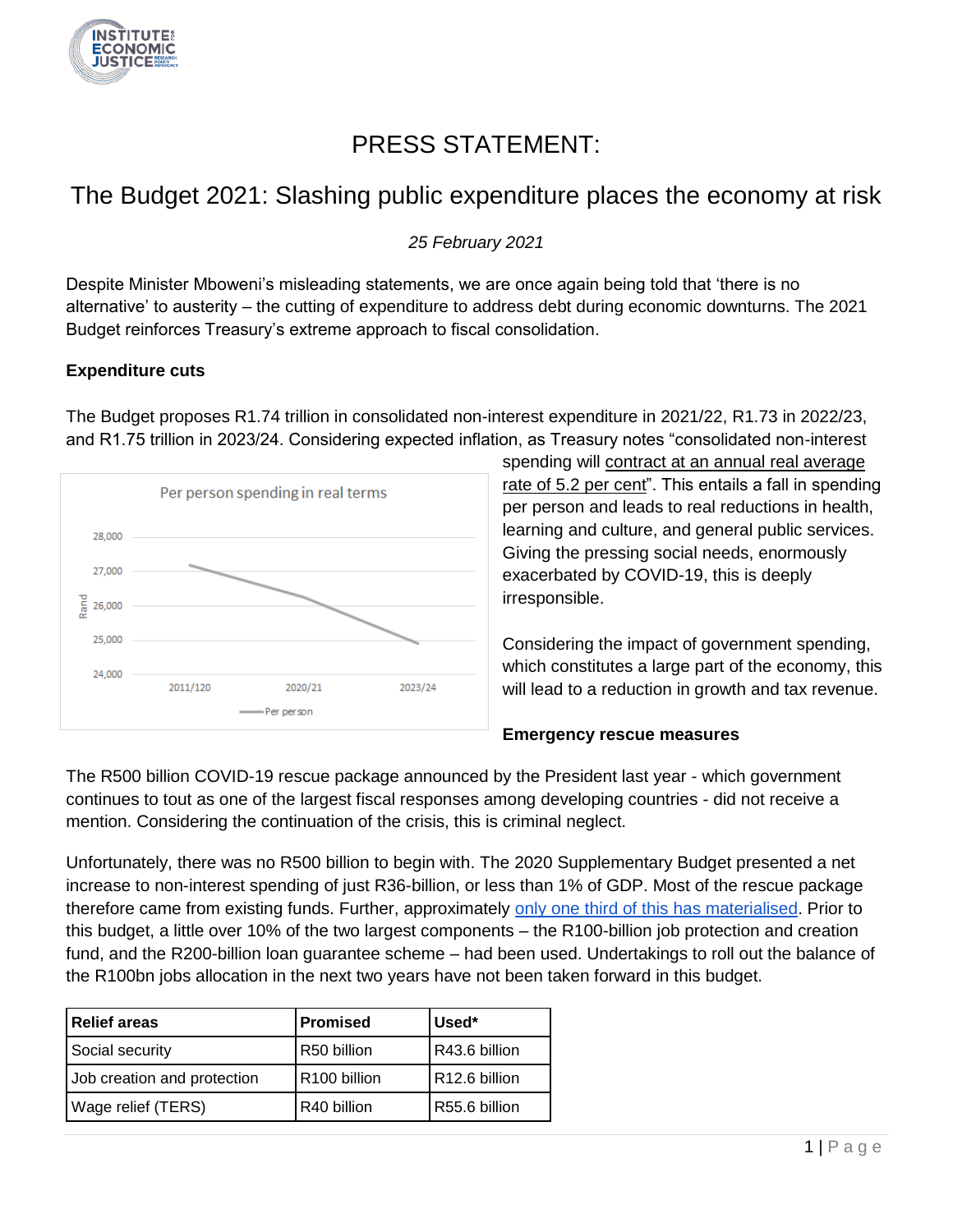

| Credit guarantee scheme | R200 billion | R <sub>18</sub> billion   |
|-------------------------|--------------|---------------------------|
| l Tax relief            | R70 billion  | R15.3 billion             |
| Municipalities          | R20 billion  | R0.2 billion              |
| Health                  | R20 billion  | R <sub>12.5</sub> billion |
| Total                   | R500 billion | R158 billion              |

Data compiled from publicly available information as of 11 February 2021 as outlined in the [IEJ Updated R500 billion Rescue Package Scorecard](https://www.iej.org.za/wp-content/uploads/2021/02/IEJ-COVID-19-%E2%80%93-rescue-scorecard-2021-1.pdf)

While we welcome the vaccine rollout and agree that vaccines will play a pivotal role in saving lives and supporting economic recovery, by themselves vaccines are not a panacea for the socio-economic crisis we face. There can be no recovery without rescue.

#### **Job creation**

The deep unemployment crisis which existed before the pandemic has worsened. Unemployment now stands at 42.6% or 11.1 million people (expanded definition). No 'jobs bounceback' has occurred, and the pandemic has caused a net loss of around 1.4 million. This Budget exacerbates that in three ways.

First, the highly contractionary macroeconomic stance will retard job creation through a shrinking economy. Deep expenditure cuts during a downturn result in fiscal policy being "procyclical"*,* thereby worsening the downturn. While this may be moderately offset by monetary policy, through reduced interest rates, South Africa has lagged behind global monetary policy practices, particularly regarding tools beyond interest rates. The macroeconomic stance reflected in the budget can only be described as employment destroying.

Second, the state has reduced funding for industrial policy interventions that are crucial to expanding labour intensive sectors in the economy. Employment creation programmes, including public works, are allocated a small amount of R33.4 billion in 2021/22, declining significantly to R24 billion in 2023/4. Industrialisation and exports is allocated around R36 billion this year. This is less than 5% of the budget! Small allocations are made to support production in particular sectors, but this will not stop ongoing deindustrialisation, seen by 400 000 manufacturing and construction job losses in 2020, nor grow these sectors. This undermines the President's emphasis on industrial policy tools - such as, local procurement and infrastructure build - to promote employment and economic diversification.

Third, the promised public employment stimulus has failed to materialise. Initially the R500 billion relief package allocated R100 billion to job creation. Only R12.6 billion of this was used in 2020/21 for the Presidential Employment Stimulus, with a commitment to allocate the remainder over the next two years. However, the Budget allocates the employment stimulus a paltry R11 billion in 2021/2, and nothing in the following two years. The Minister disingenuously claimed that the R100 billion was almost all allocated in 2021. However, this allocation is over the three-year period, and it is suspected that much of this is for existing public works programmes, rather than a new allocation to address the current crisis. This is a serious reneging on Government's previous commitments.

#### **Sacrificing the poorest**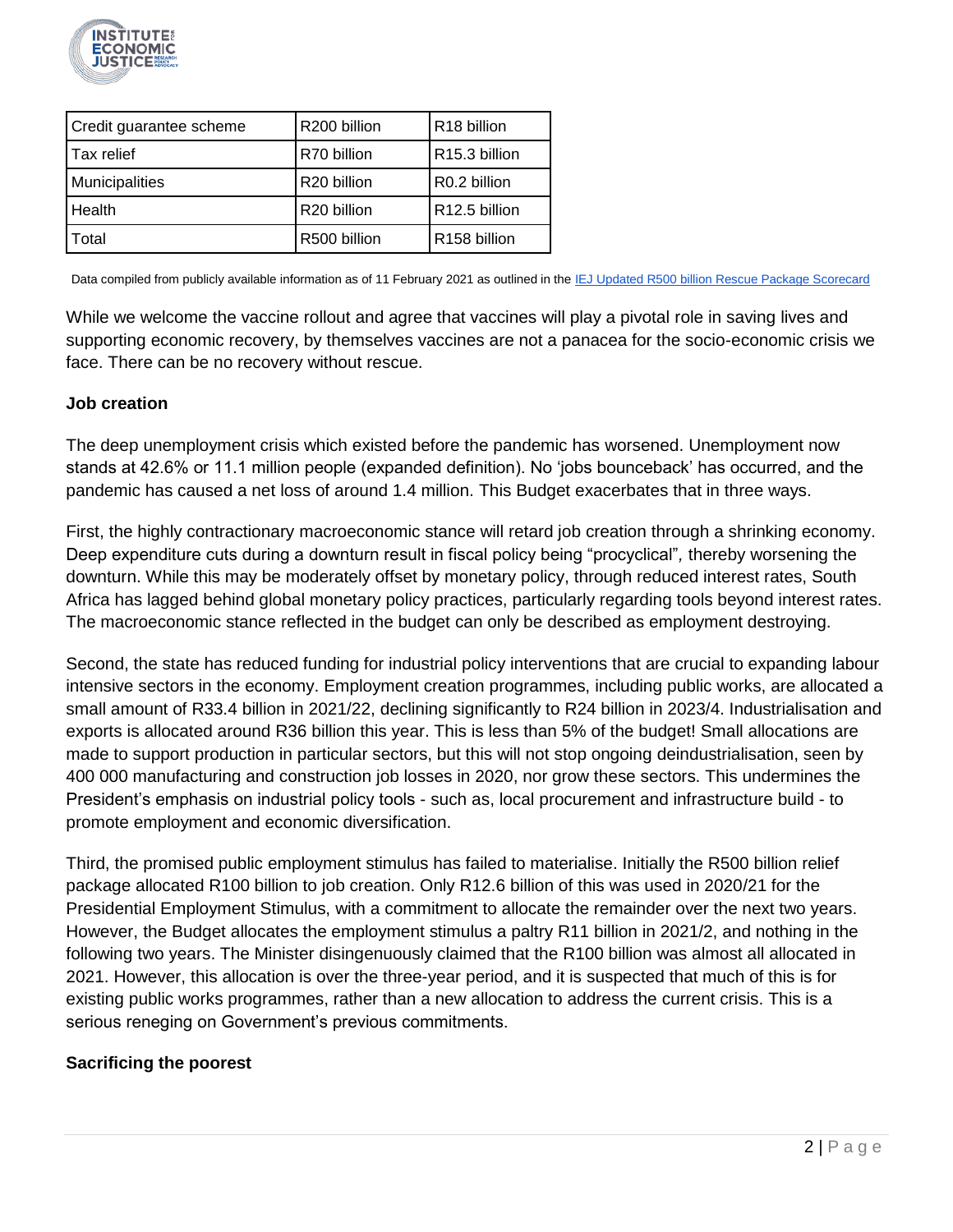

The Minister's disregard for the poorest and most vulnerable is evident when he says that there is "no reason to be apologetic" regarding the loss in value of social grants.

In real terms, social grants will decline by 2.4%. The Child Support Grant, which decreases least, sees a nominal rise of 3.4% - from R445 to R460 - below the 2021/22 expected inflation of 4.2%, resulting in a real decrease of 0.8%. This grant remains below the food poverty line of R585. At the same time, the special COVID-19 Social Relief Distress Grant has not been increased and will end in April 2021. Disturbingly, caregivers continue to be excluded from this grant, thereby discriminating against women. No reference is made to the President's previous commitments to move towards a Universal Basic Income Guarantee.

This budget will, therefore, increase South Africa's already disturbingly high rates of poverty and inequality. Contrary to Treasury's assertion, this will also worsen intergenerational equity, undermine productive efficiency and suppress the development of our human capabilities.

Treasury - although not the Minister - admits it is making anti-poor choices. They acknowledge that budget cuts in education, for example, will reduce the number of available teachers, which, coupled with a rising number of learners, implies larger class sizes, especially in no-fee schools. This, they project, will negatively affect learning outcomes. This negative impact is equally true in other critical areas, including health, where real spending is being cut in the middle of a pandemic!

### **Tax breaks for business, high income earners and the wealthy**

The proposed tax changes are bizarrely out of touch with economic evidence and will benefit corporations and the wealthy while limiting revenue available to the state.

Treasury's decision to lower the corporate income tax rate over the medium term will compromise revenue generation. [Research](https://unctad.org/system/files/official-document/tdr2019ch3_en.pdf) by UNCTAD has shown that tax cuts are less effective at stimulating the economy and spurring productive investment than tax and spending increases. They also confirmed this to be the case in South Africa. These cuts will lead to a rise in inequality, [as was the case in the United States.](https://www.wsj.com/articles/tax-cuts-for-the-wealthy-make-inequality-worse-11572561280) South Africa is entering the corporate tax race to the bottom.

While we welcome the decision for SARS to focus on consolidating wealth data to assist in broadening the tax base, improving tax compliance and assessing the feasibility of a wealth tax, Treasury has actively decided not to use existing tax instruments to increase taxation on the wealthy. Increasing Dividend Tax to 25% would, for example, lead to a R7.5 billion increase in revenue. Eliminating retirement fund contribution deductions for those earning above R1m (2018/19) would raise revenue by R28 billion.

### **"Double-speak" on recovery**

The Budget mentions a number of contradictory 'structural reforms to promote economic recovery'. We question how it is possible to facilitate an infrastructure-led recovery in tandem with an ongoing [underspend](https://www.iej.org.za/the-role-of-private-finance-in-infrastructure-development-in-south-africa-a-critical-assessment/) in infrastructure. In 2020, Government reported that the total underspend in infrastructure between 2016 and 2020 was over R140 billion. In addition, despite the Ministers' narrative of a R791 billion Infrastructure Fund, only R18 billion (in total) has been allocated in the budget to this Fund in the medium-term (2021 - 2024).

The Treasury's continued focus on microeconomic "structural reforms", most outside of its portfolio, is notable. It is correct that a failure to resolve these blockages, in critical areas such as electricity, pose